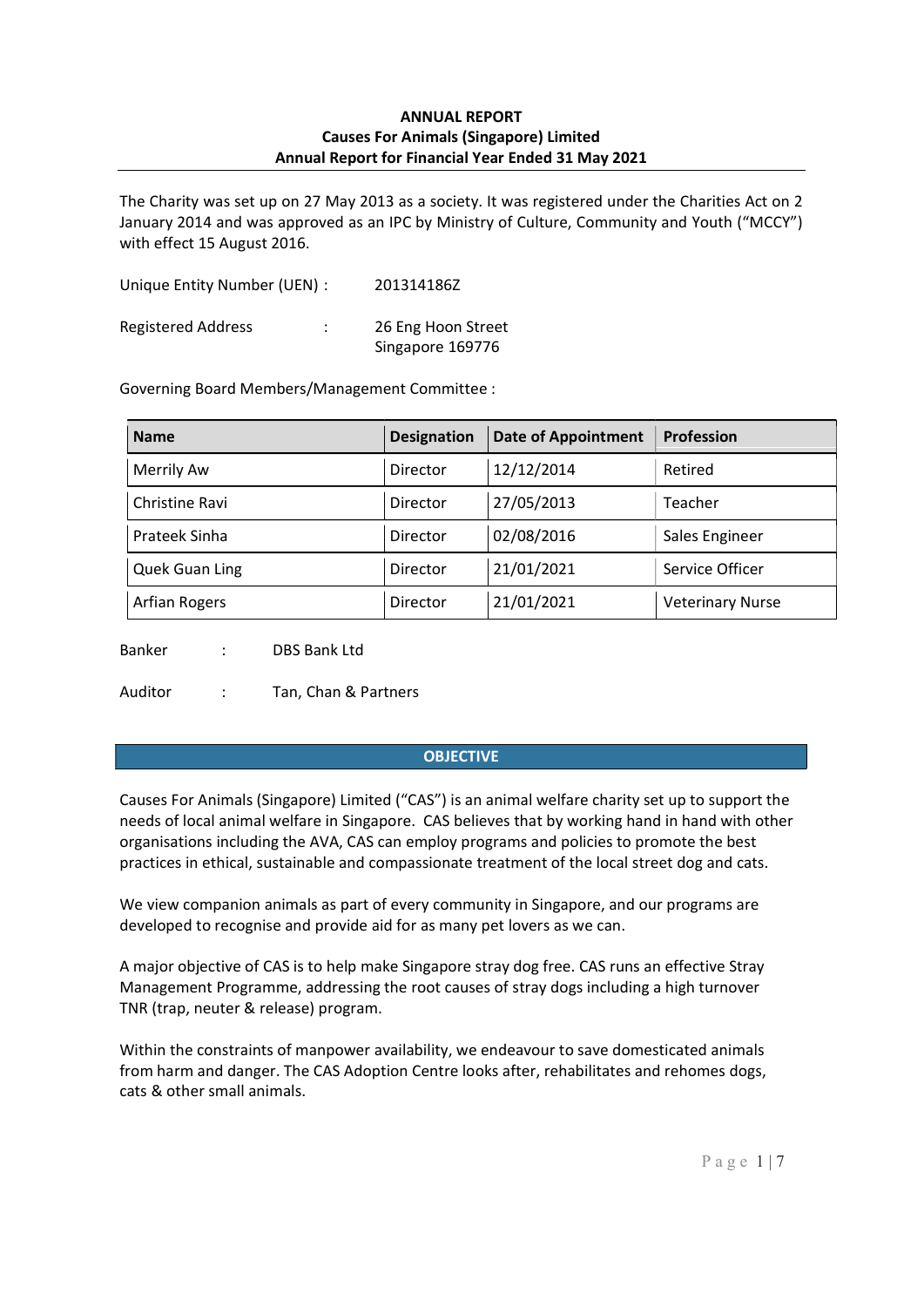As an animal welfare charity, we receive no government funding and rely on public donations to support our work of rescuing and rehoming abused, abandoned and injured animals.

#### **POLICIES**

#### **Funding Sources**

The Charity is financially supported by donations from its members and the public.

## **REVIEW OF YEAR 2019/2020**

#### **Staffing**

As of 31 May 2021, the charity has one part-time employee and one full-time employee handling administrative and daily operations at the shelter respectively, and which is also run by volunteers.

#### **Activities**

CAS continues to run educational and awareness programs via our education programme termed CASHEW. Due to the Covid-19 measures in place, we have chosen to record shelter tours and host live zoom sessions to continue educational programmes. We have also began running corporate tours via Zoom and company staff are then encouraged to support with donations or sponsorship or even skill based contributions.

An active team of volunteers continue to manage daily tasks on site including feeding, walking and cleaning of the CAS Adoption Centre. Volunteers are rotated on a daily basis. We have been unable to host student groups, corporate volunteers but we do continue to offer VIA (Values in Action) hours to students pursuing their passion in animals welfare.

We continue to advocate for adoption via online platforms instead. We have not had events due to Covid-19 restrictions but we do continue to participate in online programmes such as virtual adoption drives and the online drives organised by individuals or media companys aiming to spread the word on adoption.

Community Outreach Programmes – CAS continues to offer financial aid for medical care for pets of senior citizens or lower income owners. We are also a point of contact for MSF officers who notice pets in need within households that require financial support.

Stray Management Programme (also known as the "Trap-Neuter-Release" Programme, "TNR" in short) is a nation-wide initiative and CAS has been working on an active TNR programme in various locations island-wide. Our TNRM programme has also extended to community cats and we are now part of the SCP programme.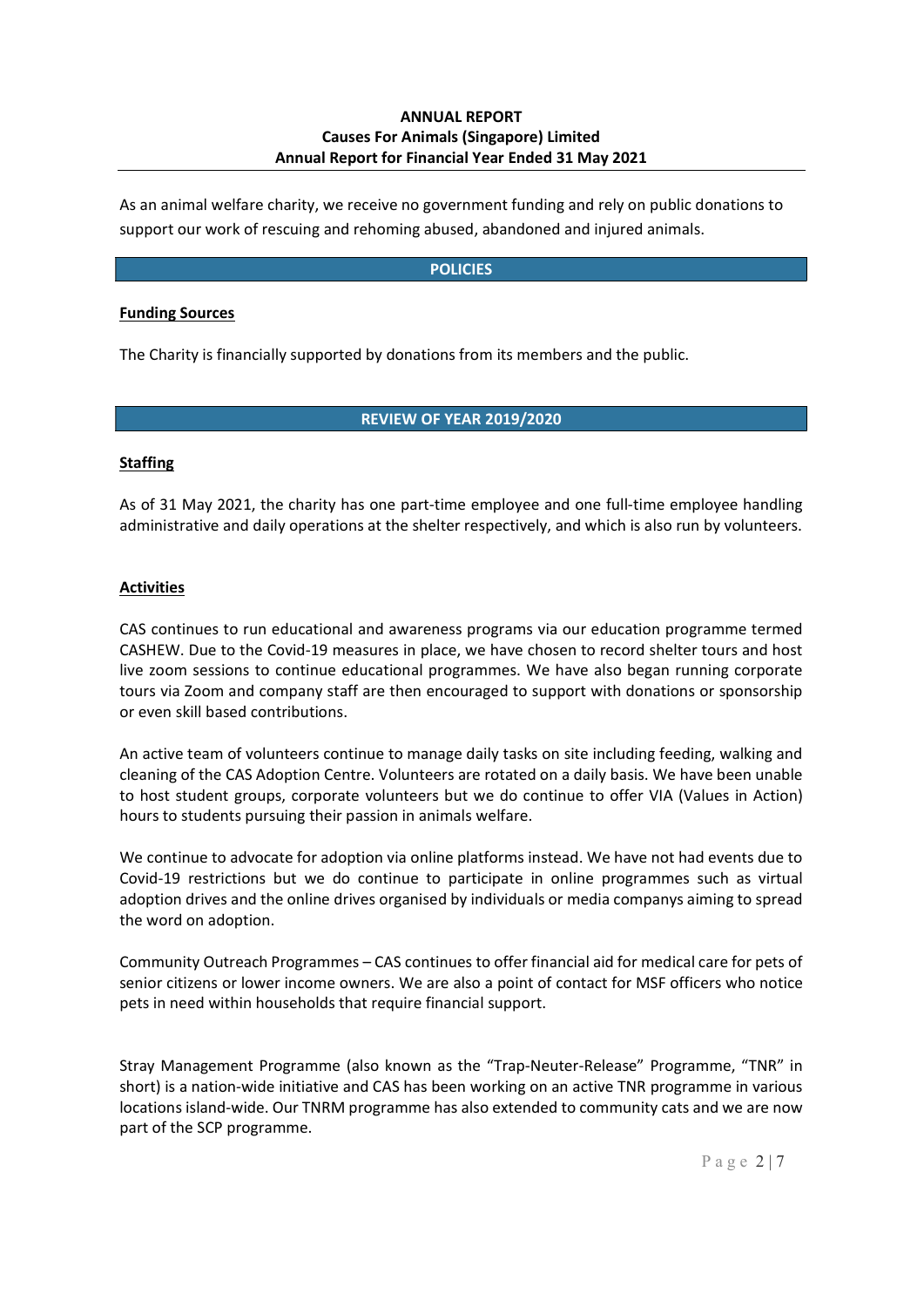## **Calendar of Events**

Below is a list of programmes and activities which CAS organized or participated in the year :

- Initiating and participating in adoption drives on a monthly basis.
- Fund-raising and animals' welfare awareness programmes at events island-wide.
- Community Outreach Programmes (Schools such as Victoria Junior College/MOE Kindergarten/SAS/Cedar Girls Secondary /North Vista Secondary /SMU/Global Indian international school/Corporate groups such as JP Morgan).
- Stray animals' management efforts throughout the year (working in partnership with JTC/Sembcorp and other companies to manage stray problems on their land and/or properties).
- Collaborations with Government organizations (e.g. Participating in Outreach Programmes/MND Huddle/MND Stray Management discussions/AVS island-wide TNR Programme/AVSs Rehoming exercises).
- Annual General Meeting.

# **Other Activities**

The Charity has provided financial assistance to other needy animal shelters and continued to make donations to the following charities via online fundraising campaigns to support the vaccination and sterilisation of shelter and street animals island-wide:

- 1. CAS Adoption Centre
- 2. Action for Singapore Dogs
- 3. Bunny Wonderland
- 4. Gentle Paws
- 5. Joyous Bark
- 6. K9Missions
- 7. Madam Wong's Shelter
- 8. Mutts Rescue
- 9. Oasis Second Chance Shelter
- 10. Project Just Kindness
- 11. SOSD
- 12. Uncle Khoe's
- 13. Purrs N Meows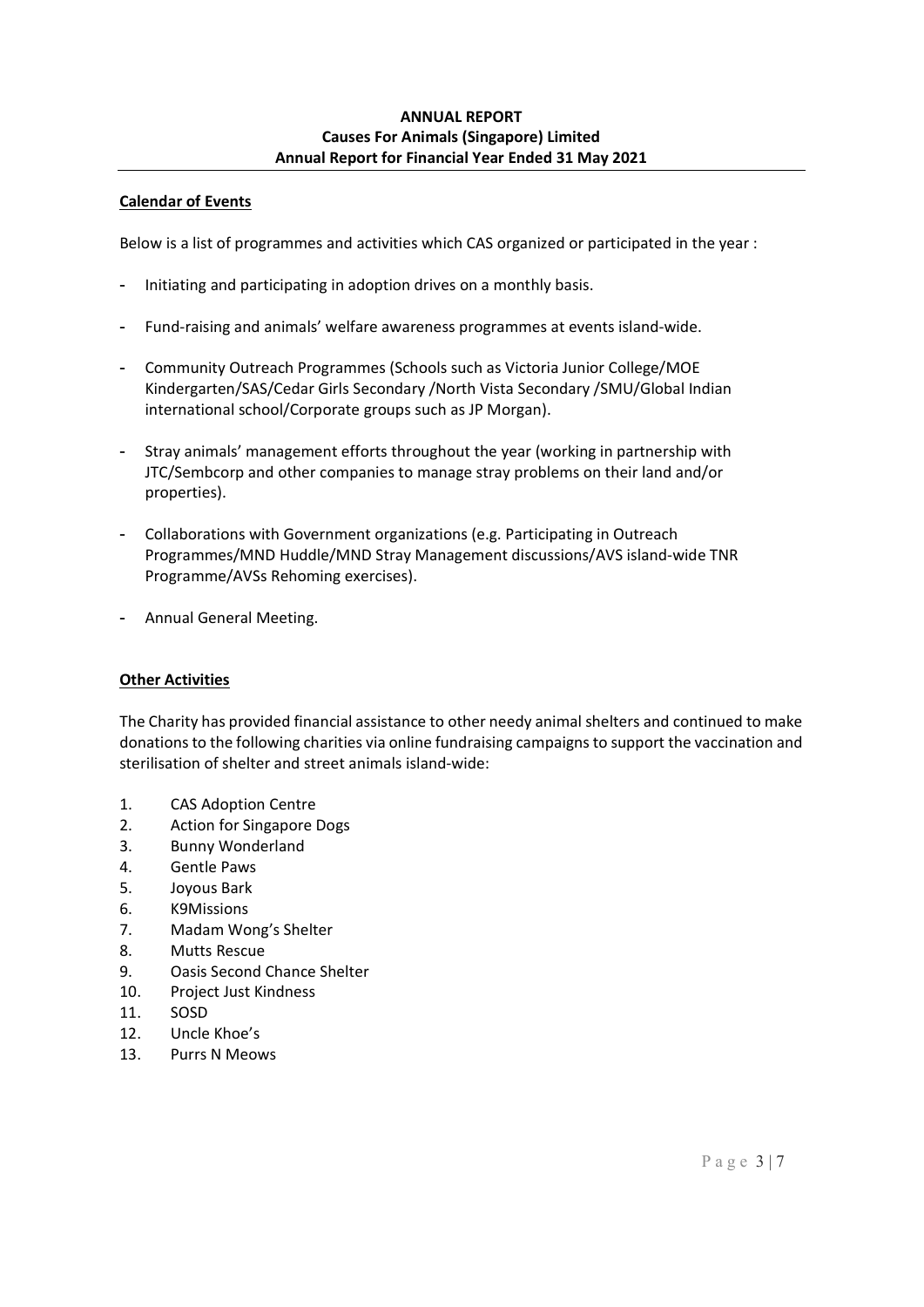### **Fund-Raising Event And Activity**

CAS also ran annual fund-raising events online this year including food drives as well as the annual vaccine campaign. We also ran medical campaigns for the year on online platforms like our website and giving.sg. No on site physical events were allowed due to Covid-19 restrictions.

### **REVIEW OF FINANCIAL STATEMENTS AND EXPLANATION OF MAJOR FINANCIAL TRANSACTIONS**

#### **Surplus**

The Charity has a surplus of S\$392,034*.*

### **Accumulated General Fund**

The Company's reserves position is as follows:

|                                                   | 2021<br>S\$ | 2020<br>S\$ | % Increase /<br>(Decrease) |
|---------------------------------------------------|-------------|-------------|----------------------------|
| Accumulated fund (reserves)                       | 2,244,813   | 1,413,520   | 58.81                      |
| <b>Operation Expenditure</b>                      | 843.547     | 681,063     | 23.86                      |
| Ratio of reserves to annual operation expenditure | 2.66        | 2.08        |                            |

The reserves, i.e. accumulated general fund represents the surplus of the operations to meet the expenditure of the Company's activities.

The reserves are invested in financial instruments offered by established banks in Singapore that provide 100% principal protection.

The Company reviews annually the amount of reserves that are required to ensure that they are adequate to fulfil the Company's continuing obligations.

#### **Donations**

|                    | 2021<br>S\$ | 2020<br>SS | 2019<br>S\$ |
|--------------------|-------------|------------|-------------|
| Tax Deductible     | 865,446     | 490,735    | 426,399     |
| Non-Tax Deductible | 189,903     | 356,170    | 156,257     |
|                    | 1,055,349   | 846,905    | 582,656     |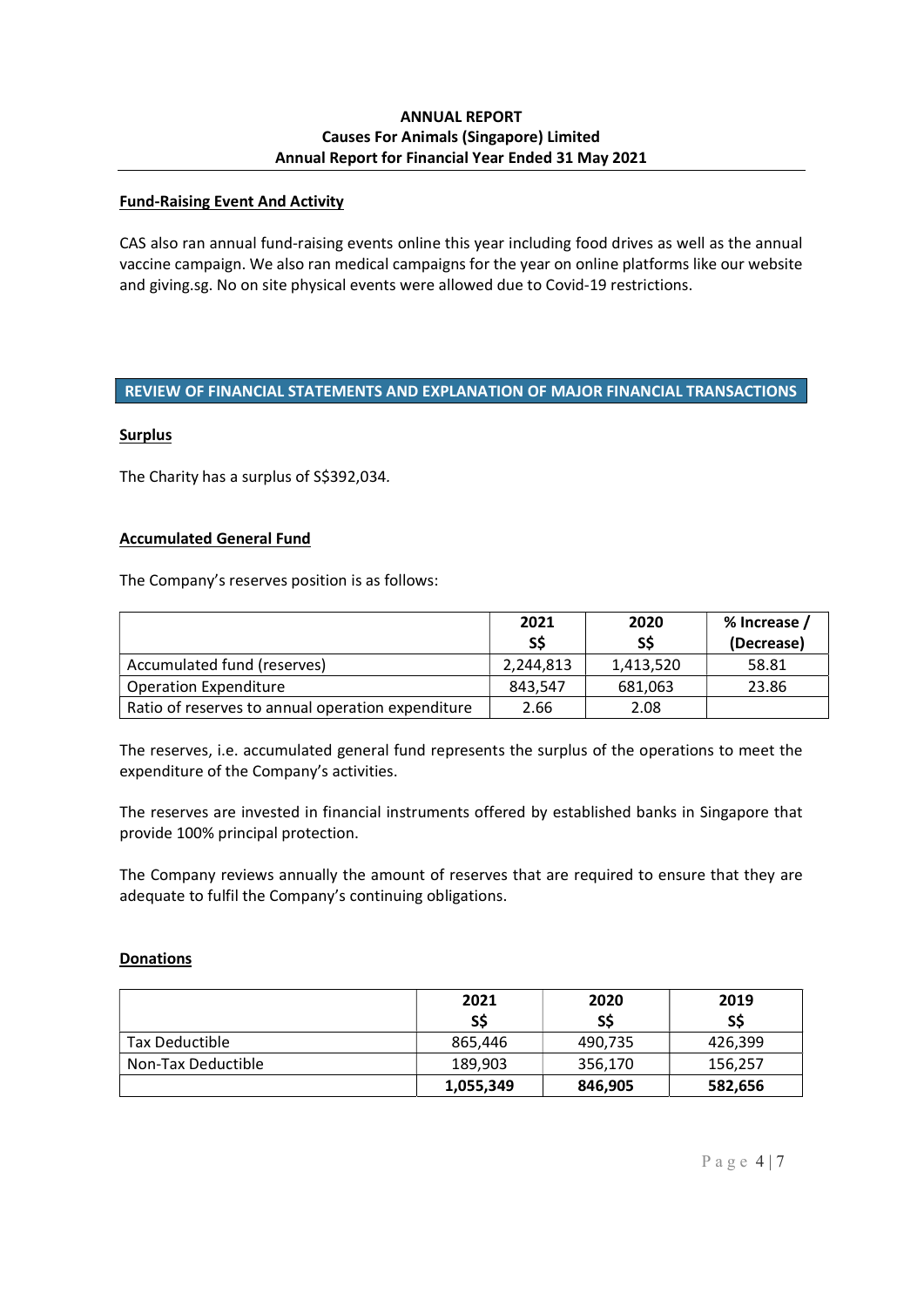The donations received are mainly used to achieve CAS' objectives to support the needs of local animal welfare in Singapore through employment of various events and programs to promote the best practices in ethical, sustainable and compassionate treatment of these animals.

## **REVIEW AND CHANGES IN POLICY**

The Constitution of the Charity has not been amended.

## **EXPLANATION OF THE PURPOSES FOR WHICH THE CHARITY'S ASSETS ARE HELD**

A van was purchased by the Charity in March 2016 for the following non-exhaustive purposes:

- i) Transportation of animals to and from events' venues, such as AVA Roadshows, adoption drives, etc.
- ii) Transportation of animals to and from veterinary clinics in need of medical aid or operations, review, vaccinations, sterlisation, etc.
- iii) Transportation of donated items (food, beddings, etc for the animals) to and from CAS shelter.
- iv) Any other adhoc trips as and when required by the Charity.

A computerized imaging device was purchased by the Charity in June 2018 for the following nonexhaustive purposes :

- i) Tracking and recording videos of stray animals in day or night via thermal images, etc.
- ii) Any other adhoc usage as per capabilities and/or functions of the device, etc.

Renovation& outfitting works at the animal's shelter was completed by the Charity in July 2019 for the following non-exhaustive purpose :

i) Fencing, better ventilation, safety and management of animal residents at CAS' premises at The Animal Lodge, Tengah.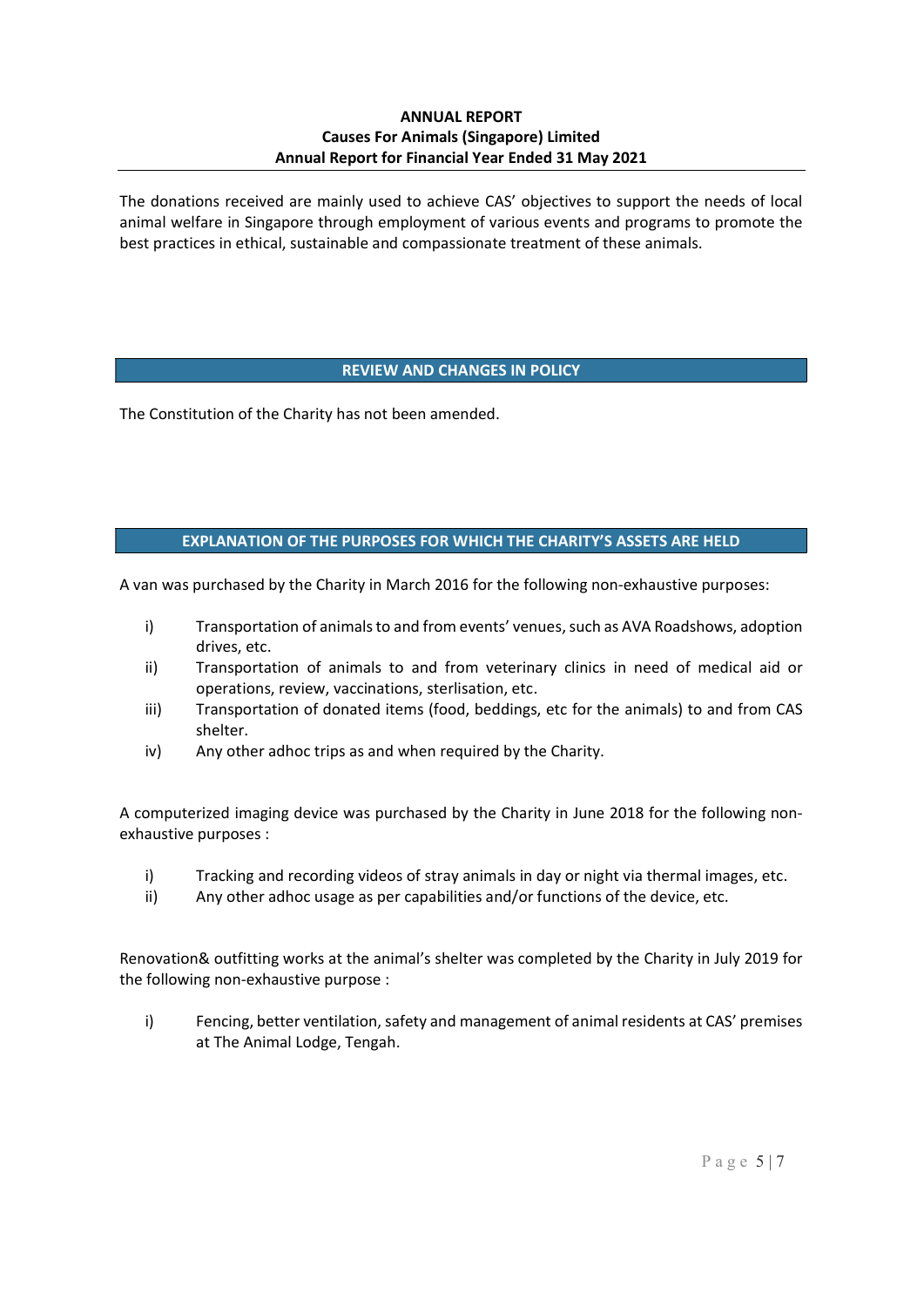#### **FUTURE PLANS AND COMMITMENTS**

In this time of the COVID-19 pandemic, our mission has not changed and we remain committed in helping, loving and taking care of the stray, abandoned and rescued animals under our care, and will continue to promote the awareness and education of animals' welfare locally. As we continue our operations, we will continue to follow the various Government policies, measures and advice. In addition, we will do our utmost to operate in the best and safest way possible without compromising the health of our staff, volunteers and animals.

As the reported cases in Singapore has been declining and that the Singapore Government are currently reviewing and planning the Phase-3 opening up of Singapore's economy, we are positive that the impact of COVID-19 pandemic on liquidity will remain low. Nonetheless, we will continue to launch various programmes/drives online to raise funds and donations and seek financial assistance (such as Government Grant) to increase medical-aid support for the animals-in-need and defray the costs of our operations.

### **ADDITIONAL DISCLOSURE**

#### **Remuneration of Governing Board Members**

The Board of Directors / Governing Board Members are not remunerated for their Board services.

#### **Remuneration of Three Highest Paid Staff**

The staff does not receive more than S\$100,000 each in annual remuneration.

## **Number of Paid Staff who are Close Members of the Family of Governing Board Members, who Each Receives Remuneration Exceeding S\$50,000 During the Financial Year**

There is no paid staff who are close members of the family of the Governing Board Members, who each receives remuneration exceeding S\$50,000 during the financial year.

#### **Attendance at Meetings**

Attendance of Governing Board Members/Management Committee/Employee at meetings :